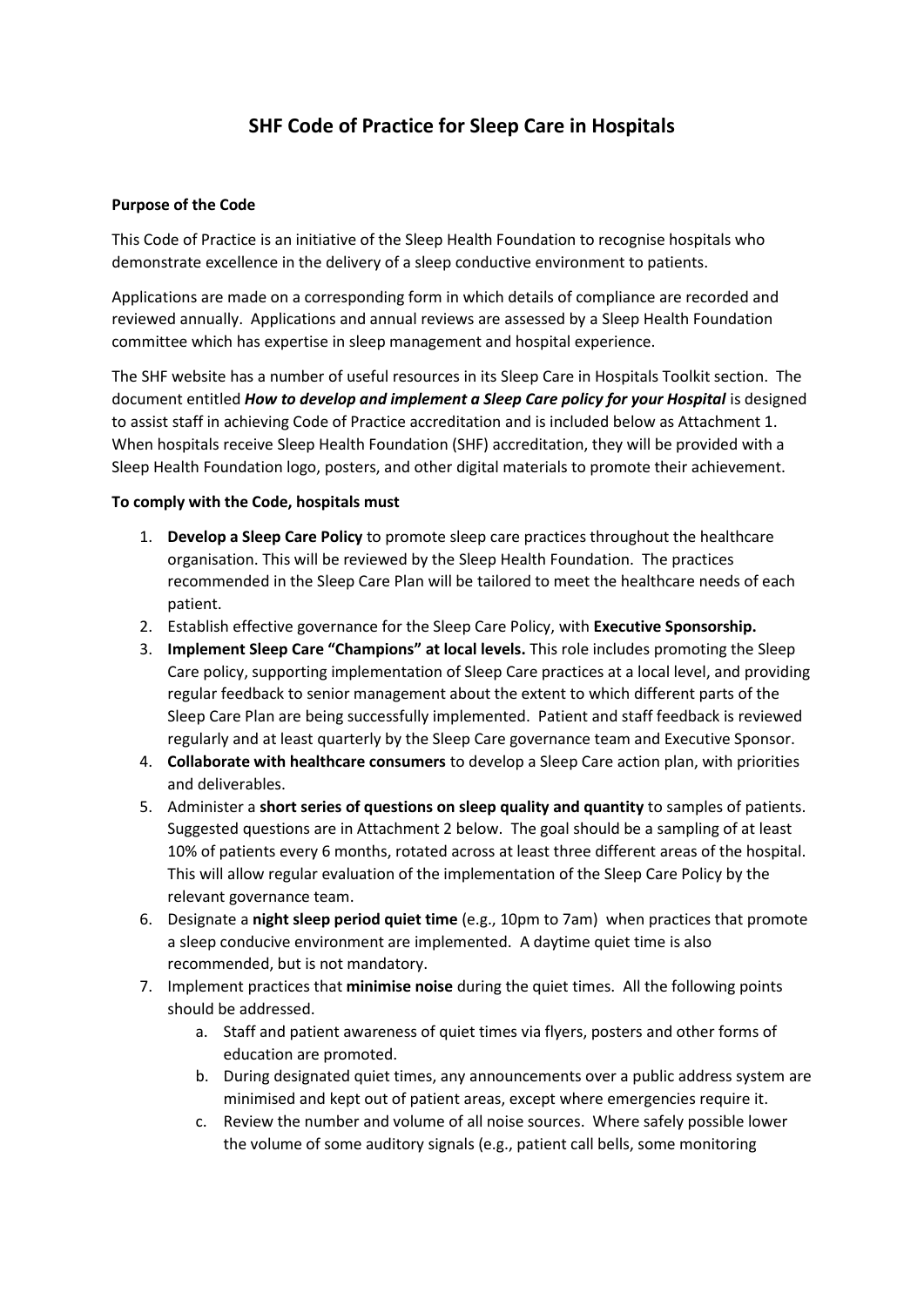equipment). Keep abreast of alternative and/or new technologies providing alternative forms of communication.

- d. Headphones are available for patients who wish to watch television or use the internet etc during quiet times.
- e. Noise levels during quiet times in different parts of the hospital are objectively monitored and reviewed every six months. Please state what maximum levels (in dBA) during quiet times are considered acceptable in different areas of the hospital.
- 8. Implement **appropriate lighting** for the night quiet period. A lighting level of less than one lux is strongly recommended for patient sleeping areas at night, although a level as close as possible to complete darkness is most desirable Safety of staff and patients at night must be considered. Automatic lighting with movement sensors may be useful in some areas. Torches should be used by staff in patient sleeping areas during the night period as far as is practicable.
- 9. **Minimise interruptions** during quiet times. Staff education to include coordination of clinical activities to reduce the extent to which clinical tasks occurs during quiet times.
- 10. Actively promote **physical and emotional comfort** that will help rest and sleep. All the following points should be addressed.
	- a. Patients know that they can have access to extra blankets, pillows, eye mask and ear plugs to support their sleep health.
	- b. Implement interventions to effectively reduce pain and support sleep overnight.
	- c. Reduce disturbances in patient sleeping areas and promote privacy where possible.
- 11. Provide information about the **value of sleep health.** Both the following points should be addressed.
	- a. Provide staff education about sleep health. Resources from Sleep Health Foundation may be used to support this.
	- b. Distribution of information to patients about what they can do to promote behaviours consistent with the Sleep Care Plan. For example, the SHF fact sheet entitled *Hospitals – [Towards better sleep while in hospital](https://www.sleephealthfoundation.org.au/hospitals-towards-better-sleep-while-in-hospital.html)* or similar.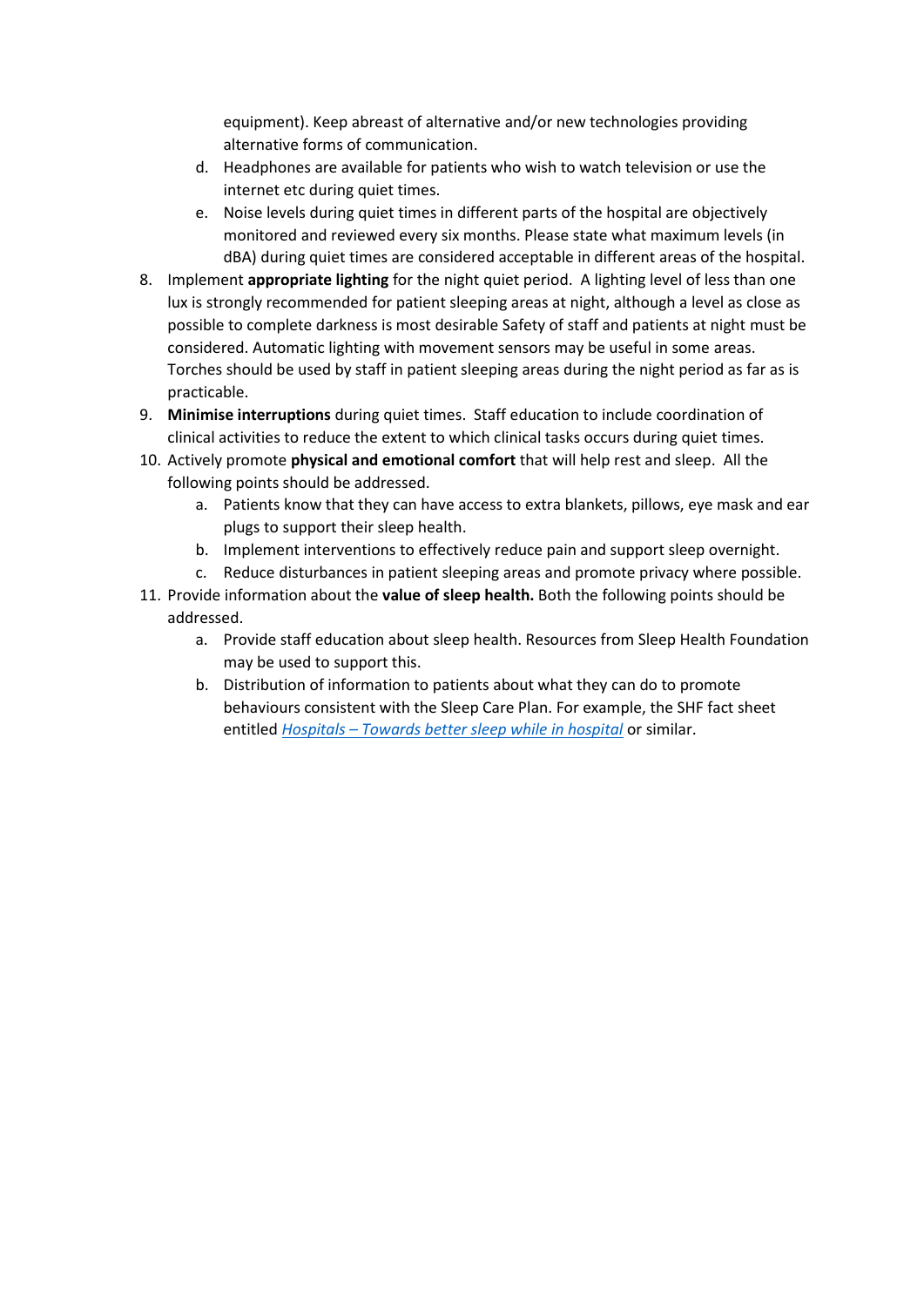## **Attachment 1:**

# **How To Develop And Implement A Sleep Care Policy For Your Hospital**

- 1. Seek Executive Sponsorship
	- Organisational sponsorship and allocation of dedicated resources for project management is essential to lead the quality improvement initiatives required to implement a Sleep Care policy in a hospital
		- o Establish a project steering committee and project governance & reporting structure
	- Project team members ideally should have experience in using quality improvement methodology
		- o a systematic approach and use of PDSA (Plan-Do-Study-Act) cycles will support successful and sustained improvement
		- o expertise in achieving behavioural change is recommended
- 2. Include sleep champions at all levels in the project team
	- Sleep champions may include sleep health experts, sleep scientists, ward staff (medical, nursing, allied health, support staff), OH&S staff, consumers, quality and safety experts, quality improvement experts, engineering/biomed staff
	- Identify stakeholders and consult early and broadly
- 3. Utilise a patient centred approach
	- Capture patient stories, feedback, response to surveys, and complaints to understand, measure and create awareness of the patient experience (this will also provide baseline data)
	- Create flexible sleep strategies for patients rather than a one size fits all approach
	- Provide patients and family with opportunities to report disturbances (noise, light etc) that interfere with sleep and rest
	- Present patient stories at organisation/executive meetings to highlight the importance of sleep for our patients
	- Engage with consumers to design sleep friendly strategies and resources
- 4. Identify the existing barriers to a Sleep Friendly Hospital
	- Measure current noise levels in a variety of settings and establish what are acceptable noise levels
	- Identify sources of noise and sleep disturbances in the local environments factors impacting sleep will vary between wards so strategies need to be targeted to address the needs of the environment, workflow, patient cohort etc.
		- o Engage local sleep champions to drive change ideas
	- Identify sources of noise and sleep disturbances that require an organisational wide approach. For example, overhead announcements, infrastructure and physical constraints, hospital processes e.g. cleaning routines / external contracted staff services require a top down approach
	- Measure staff awareness and attitudes in relation to sleep and noise via staff surveys
- 5. Create a conversation around sleep that promotes sleep as one of the key pillars for good health, well being and recovery
	- Include sleep as a routine part of an initial assessment and ongoing assessment that is documented in the patients' medical history. Include a tailored plan to optimise sleep routines for patients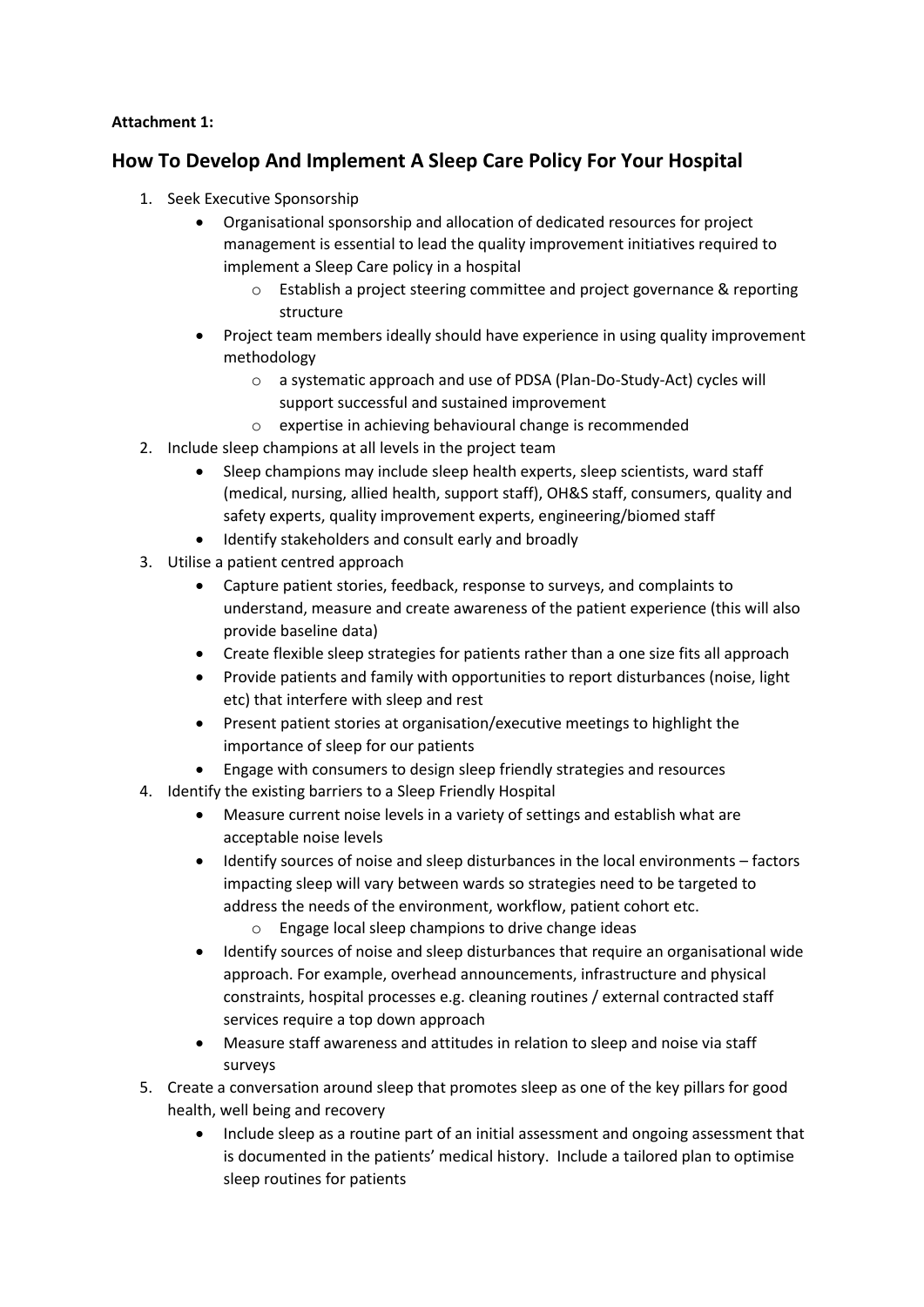- Provide resources for patient and visitors that provide tips to reduce noise levels and encourage good sleep habits:
	- o information in admission packs,
	- o bedside TV,
	- o patient information handouts and
	- o signage in patient and ward areas
- Educate and provide resources for staff regarding the importance of sleep:
	- o reminders to reduce noise levels,
	- o use of real time noise monitoring systems
	- o reporting of noisy equipment/slamming doors
	- $\circ$  provide information via digital signage, screensavers, hospital intranet sites, newsletters with tips and strategies to reduce noise
	- o review workflows to reduce sleep interruptions such as grouping procedures and tests,
	- o provide signage around the hospital
- Establish a centralised home for Sleep Care in Hospital resources to be accessed and for feedback to be collated, issues raised and logged etc (Hospital intranet site)
- 6. Develop key metrics that include patient experience in relation to sleep and noise to be integrated into routine reporting and KPIs. Results should be disseminated back to the ward locations.
- 7. Reward and celebrate success of initiatives that promote sleep friendly practices and sleep champions.
	- Create opportunities to promote achievements at hospital forums, grand round presentations etc
- 8. Advocate for representation of sleep/noise experts in committees involved in new infrastructure works, capital projects, and ward refurbishments to advise on noise reduction strategies.
- 9. Advocate for lighting in patient areas of the hospital that will promote a strong circadian rhythm that differentiates day from night. Natural outdoor light is desirable during the day where possible, or adequate lights with frequencies at the blue end (cool) of the spectrum. During the night quiet period lighting in patient areas that is as close as possible to darkness is most desirable to promote sleep. Lux levels should be below 1 lux and 'warm' (i.e. at the orange end of light spectrum) is preferable. (Lux levels can easily be measured via a smart phone app.) Safety must be considered and staff use of torches and/or the installation of automatic movement-sensor lighting is recommended. The WorkAlert website provides [further information on lighting.](https://www.workalert.org.au/lighting-solutions)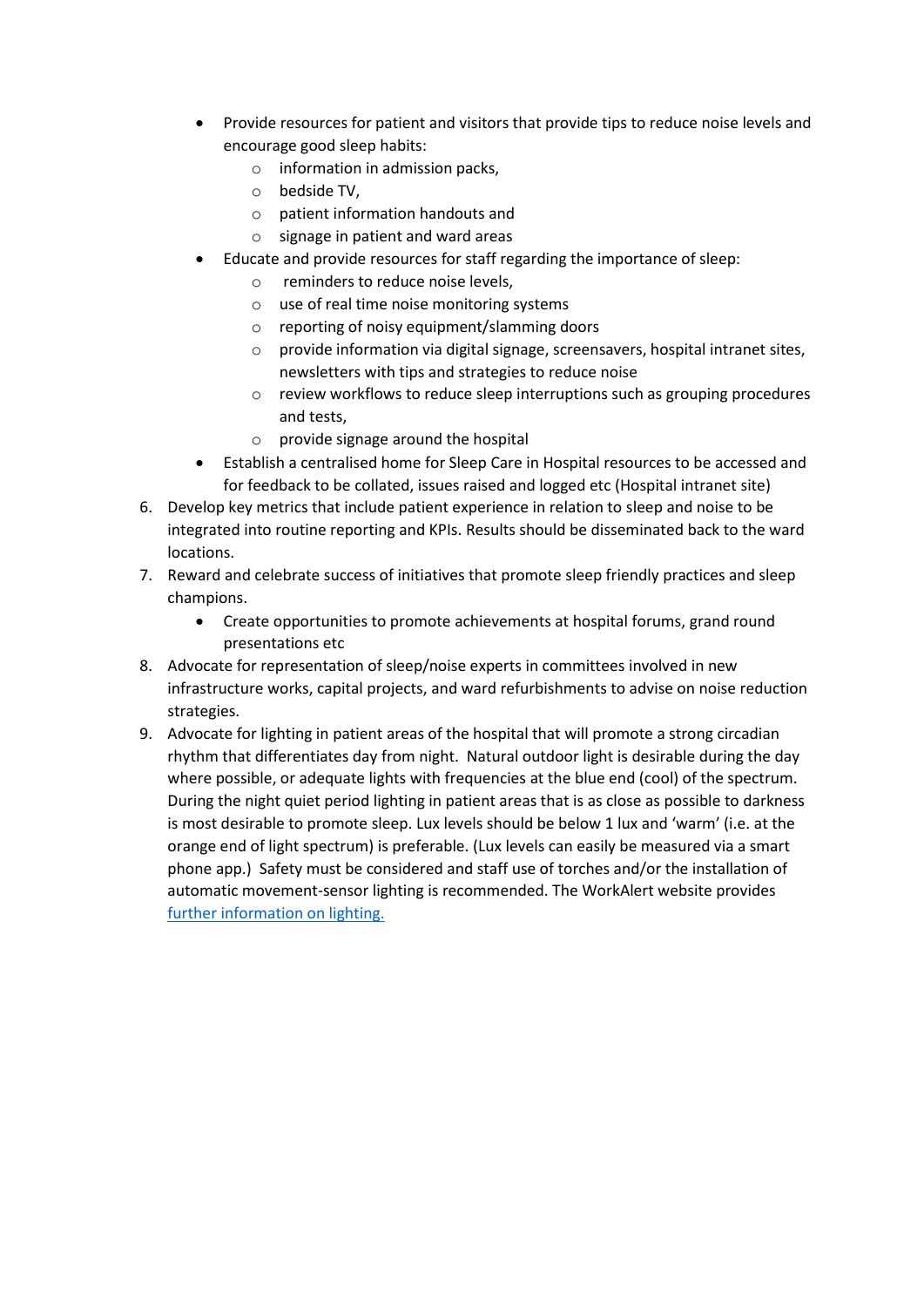#### **Attachment 2:**

It is important that any hospital trying to improve their sleeping environment objectively identify barriers to good sleep, develop evidence-based interventions and monitor the success of their interventions on an ongoing basis. Patient feedback is critical in this process. In the short questionnaire below all three questions are important, with question 3 providing specific information that can inform improvements in the sleeping environment.

# **Sleep Questionnaire (Three Questions)**

| 1. During your hospital stay how would you rate your sleep quality overall?                        |                       |                 |                        |                    |  |  |  |  |
|----------------------------------------------------------------------------------------------------|-----------------------|-----------------|------------------------|--------------------|--|--|--|--|
| <b>Very Poor</b>                                                                                   | Poor                  | Fair            | Good                   | <b>Very Good</b>   |  |  |  |  |
|                                                                                                    |                       |                 |                        |                    |  |  |  |  |
| 2. Compared to your normal sleep at home, how would you rate your sleep during your hospital stay? |                       |                 |                        |                    |  |  |  |  |
| <b>Much worse</b>                                                                                  | <b>Slightly Worse</b> | <b>The Same</b> | <b>Slightly Better</b> | <b>Much Better</b> |  |  |  |  |
|                                                                                                    |                       |                 |                        |                    |  |  |  |  |

### **3. During your hospital stay how disruptive did you find the following to your sleep?**

|                                                                                                                           | <b>Very</b><br><b>Disruptive</b> | Quite<br><b>Disruptive</b> | Somewhat<br><b>Disruptive</b> | A little<br><b>Disruptive</b> | Not at all<br><b>Disruptive</b> |
|---------------------------------------------------------------------------------------------------------------------------|----------------------------------|----------------------------|-------------------------------|-------------------------------|---------------------------------|
| <b>Noise</b><br>(e.g. other patients, alarms, overhead speakers)                                                          |                                  |                            |                               |                               |                                 |
| Light<br>(e.g. from a window or hospital lighting)                                                                        |                                  |                            |                               |                               |                                 |
| <b>Checking of Vital Signs</b><br>(e.g. temperature, heart and breathing rate, blood<br>pressure, other bedside monitors) |                                  |                            |                               |                               |                                 |
| <b>Diagnostic Tests</b><br>(e.g. x-rays, blood tests, ECG)                                                                |                                  |                            |                               |                               |                                 |
| <b>Treatments</b><br>(e.g. injections, intravenous infusions, medication<br>administration, physiotherapy)                |                                  |                            |                               |                               |                                 |
| <b>Personal Care</b><br>(e.g. bath/shower, toileting, grooming)                                                           |                                  |                            |                               |                               |                                 |
| An existing medical condition not related to my<br>current hospital stay (e.g. long-term insomnia,<br>chronic pain)       |                                  |                            |                               |                               |                                 |